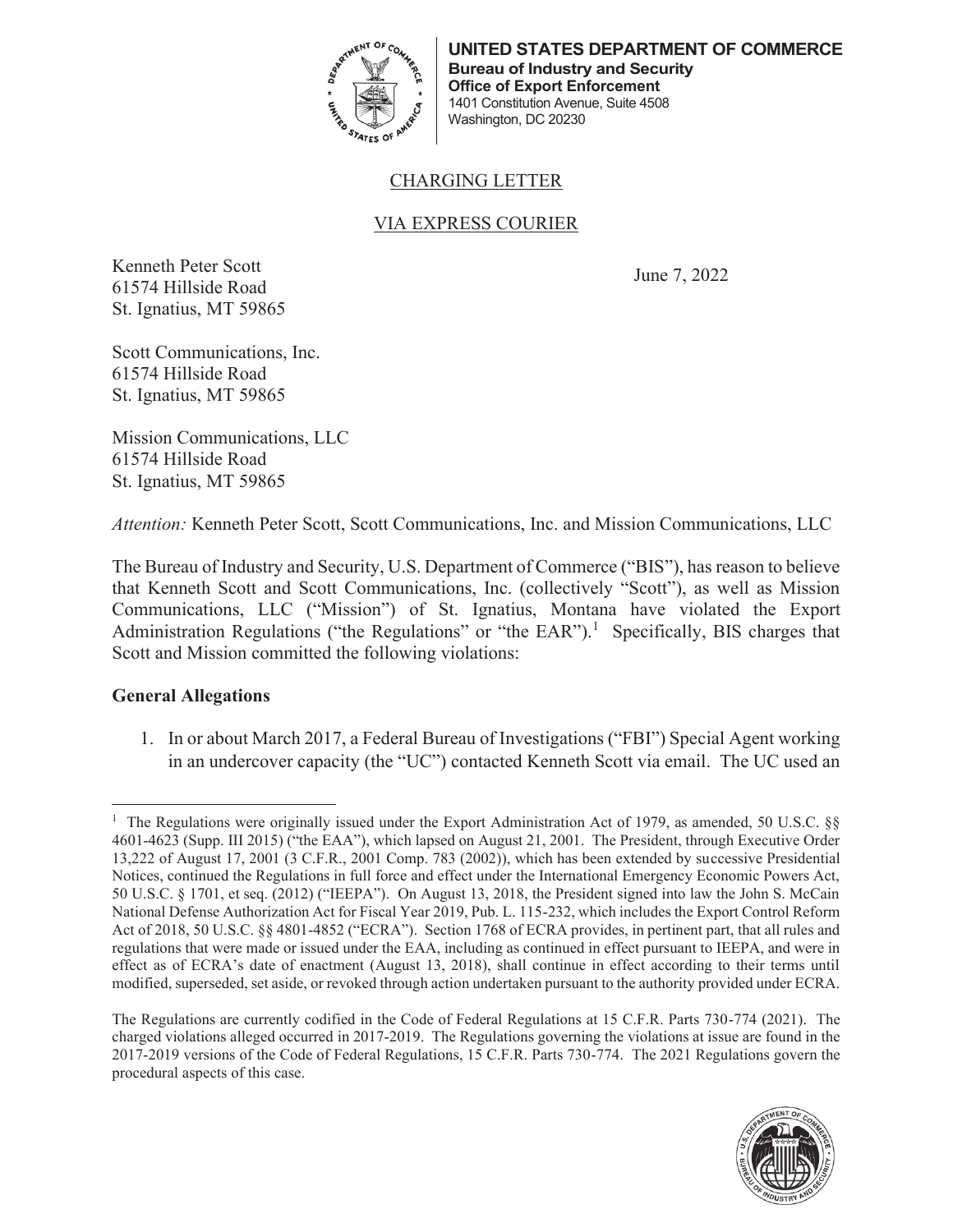email address identified from a trade magazine advertisement in which Scott Communications advertised various communications equipment for sale. During the course of the sales negotiations with the UC, Scott was acting on behalf of Scott Communications, Inc. For example, the advertisement also included a telephone and fax number for "Ken Scott." A 2017 Better Business Bureau business profile further identified Kenneth Scott as the president of Scott Communications, Inc. In addition, in his email communications with the UC, as well in his social media profiles, Kenneth Scott identified himself as the President of Scott Communications.

- 2. On or about March 16, 2017, the UC sent Scott an email titled "Motorola Radio Quote Request." In the email, the UC requested a price quote for two Motorola XTS 2500, 800 or 900 Mhz radios. The UC also told Scott that, after the initial order of two radios, he intended to follow up with a larger order. The UC also asked Scott about shipping to Iran and later informed Scott that he intended to transship the radios from Jordan to Iran. Scott ultimately agreed to ship the radios to Jordan with knowledge that they would then be transshipped to Iran.
- 3. Specifically, on or about March 21, 2017, the UC emailed Scott asking him to:

*Please provide me with your competitive shipping price to Jordan. My customer will test the units there. For the second order, it would be very valuable to me if you can ship directly to my customer in Iran. I want to continue business with you and this would be very helpful because as you know my customer cannot purchase directly from the United States. If you are able to get the units to Iran we will negotiate your fees in addition to the price for radios and your shipping rates. If you can only get the radios close, we can determine an appropriate fee.*

4. In response, Scott stated:

*I have never shipped to IRAN, and the way the politics here are concerned, I would guess*  not. Where else could we ship them to, [p]rior to them going to IRAN. Do you have a *broker here in the US?"*

5. The following day, the UC responded with:

*Unfortunately, I do not have a US based broker. I understand that due to the sanctions the US has against Iran one cannot ship goods from the US directly to that country. If you can ship the radios to Jordan I can transship them to my customer in Iran. Please provide me with a quote for shipping the two radios to Jordan.* 

6. The UC also discussed possible shipment to Singapore. Scott ultimately advised that shipping via DHL to Jordan would cost \$250 and indicated that the price would remain the same if the UC preferred Singapore. On or about March 22, 2017, Scott emailed an invoice to the UC, listing two Motorola XTS 2500 radios valued at \$850 each, for a total product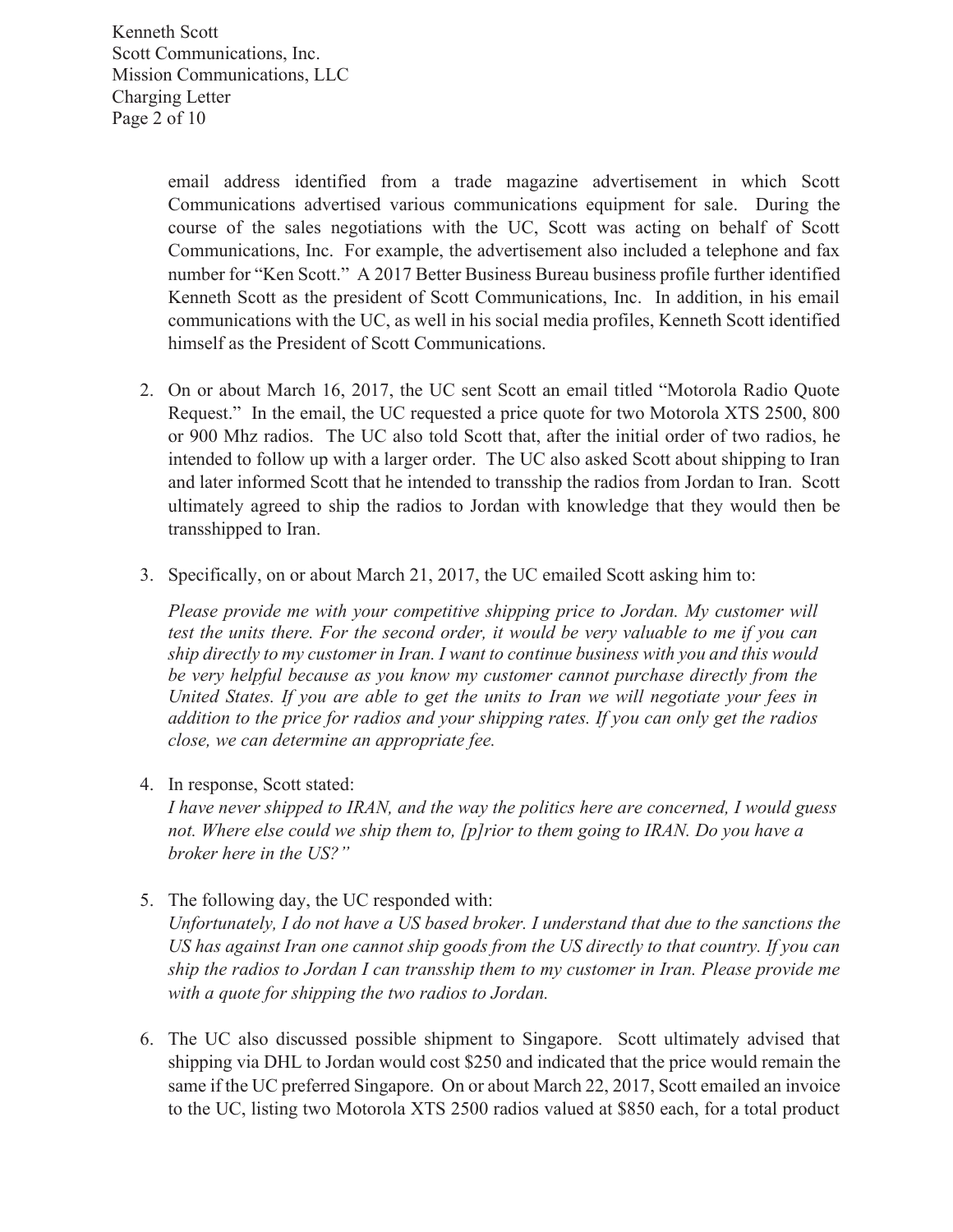cost of \$1700, with shipping valued at \$250. On or about March 28, 2017, the UC advised Scott via email that he was ready to proceed with the order and reiterated again that the ultimate consignee was located in Iran.

- 7. On or about April 15, 2017, the UC reached out to Scott and informed him that, after speaking to his customer in Iran, the customer expected the radios to be loaded with 256- Bit AES Encryption. Scott indicated that he did not provide encryption but advised that the customer could program the radios himself if he had the software. The UC agreed to proceed with the sale but asked Scott about the availability of other models that could be loaded with 256-bit AES encryption and stated that encrypted radios were more difficult to procure. The UC then proceeded to share emails from his purported customer in Iran with Scott, again reiterating that the ultimate end-user was located in Iran. On or about April 17, 2017, Scott emailed the UC with suggestions on how to procure the necessary equipment to load the radios with 256-bit AES encryption.
- 8. Following additional emails in which the UC again advised Scott that the ultimate end-user was located in Iran and that the radios would be transshipped from Jordan to Iran, Scott proceeded with the sales transaction. On or about June 7, 2017, Scott provided the UC with the U.S. Postal Service ("USPS") tracking number for the shipment of the two radios, which were ultimately detained with the assistance of the USPS in St. Ignatius, Montana prior to export. Scott completed the United States Postal Form 2976-R and signed the customs declaration form, verifying that he had complied with all applicable export laws and regulations.
- 9. In December 2018, Special Agents from the FBI and BIS contacted Scott to conduct an interview and outreach. During the interview, Scott stated that he was familiar with BIS regulations and that he regularly checks the BIS website for updates. When asked about conducting business with sanctioned countries, Scott stated that he had never done business with North Korea, Cuba, Syria or Sudan. When asked specifically about Iran, he acknowledged that he had received an inquiry about a Motorola portable radio destined for a customer in Iran and that he completed the sale. He indicated, however, that the export was made through an individual in Florida. At the conclusion of the interview, the BIS Special Agent explained the BIS voluntary self-disclosure program, provided Scott with additional information related to export controls, and served Scott with an administrative subpoena. Despite receiving this information, Scott never filed a voluntary self-disclosure related to the shipment of the two Motorola radios.
- 10. Later that same day, Scott forwarded the BIS Special Agent several emails related to his sales transaction with the UC. Scott failed to include any of the emails with the UC referencing Iran or discussing possible transshipment through Jordan or Singapore. He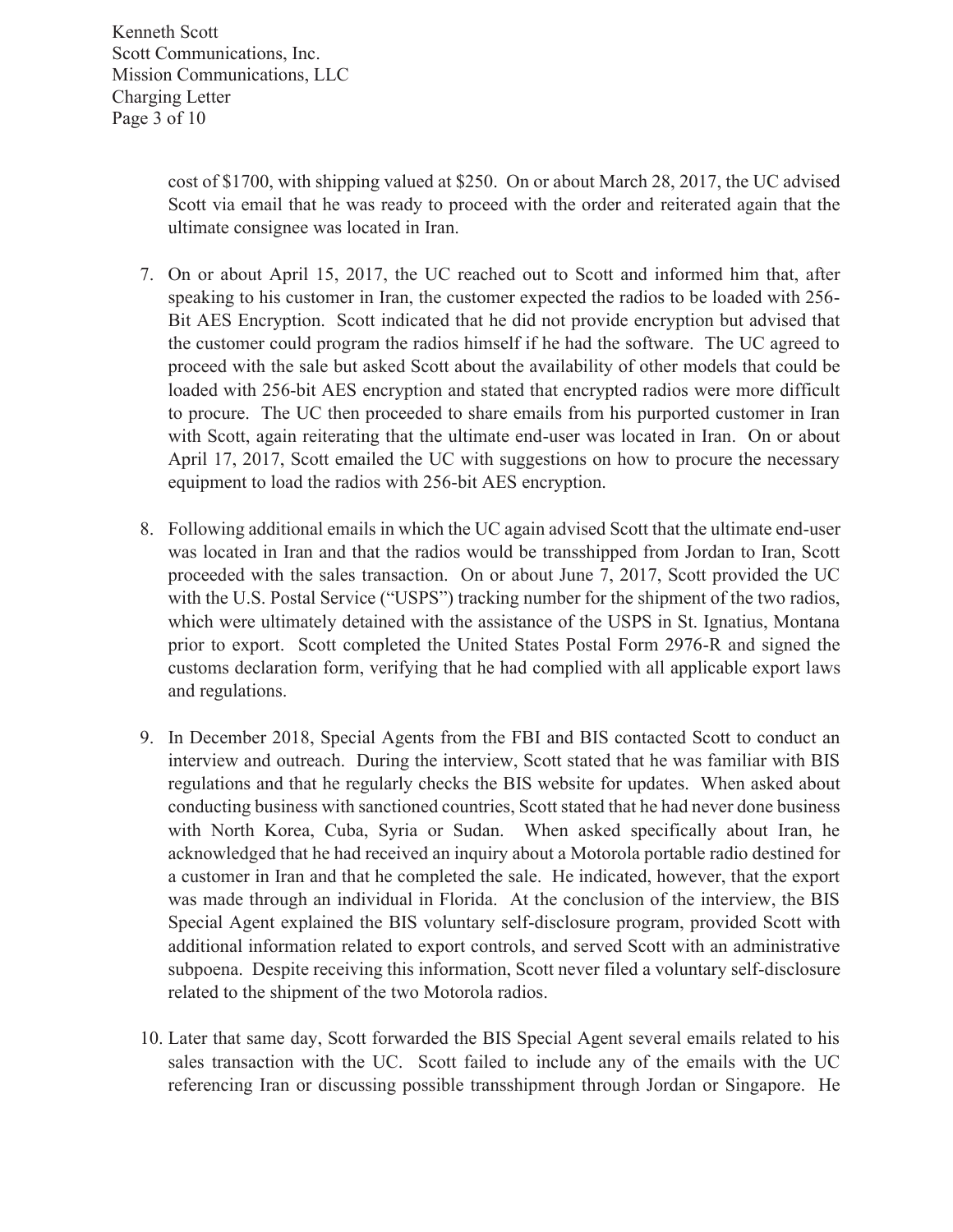*.* 

also claimed that he had "misspoke[n] about the route this package took" when he stated that the export mentioned during the interview had gone through Florida.

- 11. After the BIS Special Agent contacted Scott with additional questions, Scott responded: *Call me on Monday so I can explain, I never sold anything to Iran. My customer had someone in Iran who wanted to buy these radios. I refused after he called me a [sic] tried to convince me to sell and ship to that location. I refused. I actually was thinking he was trying to set me up. Then he hounded me about Encryption, which I flat told him no way….*
- 12. In answering the BIS Special Agent's questions via email and responding to the BIS administrative subpoena, Scott made several false statements about the sales transaction with the UC. Notably, he falsely stated that he communicated with the UC by phone, denied having had additional email communications with the UC, and falsely stated that the UC told him that the radios' end-use was for oil exploration.
- 13. When the emails Scott provided to the BIS Special Agent were compared with emails obtained by the UC during the investigation, it appeared that Scott edited one of the emails to support his claim that he did not export anything to Iran. Specifically, in an April 15, 2017 email to the UC, which made no refence to Iran, Scott inserted the following sentence into the document he provided to the BIS Special Agent: "I won't sell to IRAN OR I WILL NOT SUPPLY ANY ENCRYPTION. I have explained this to you on the phone, why are you badgering me."
- 14. Scott also failed to comply with reporting requirements by failing to file an Electronic Export Information ("EEI") for the export of the two radios and failed to maintain appropriate records. Specially, the BIS Special Agent asked Scott to respond to OEE's subpoena requesting "[a]ny and all records, from 2013 to present, related to export/reexport, facilitation of an export/re-export, or attempted export/re-export of any and all commodities subject to the Export Administration Regulations. . . ." In response, Scott stated that he has never "kept a record or a file on this stuff, as I had no idea I had to. . . . Some of my shipping records were on my old computer that was damaged by a lightning strike about 3 years ago."
- 15. Since at least March 2018, Scott has also exported under the business name Mission Communications, LLC ("Mission"), which shares the same address as Scott Communications, Inc. Specifically, beginning in March 2018 and continuing until at least May 2019, Scott began exporting under an export identification number associated with Mission. In addition, at times material to the violations, including in his December 2018 communications with the BIS Special Agent, Scott identified himself via email as the president of Mission.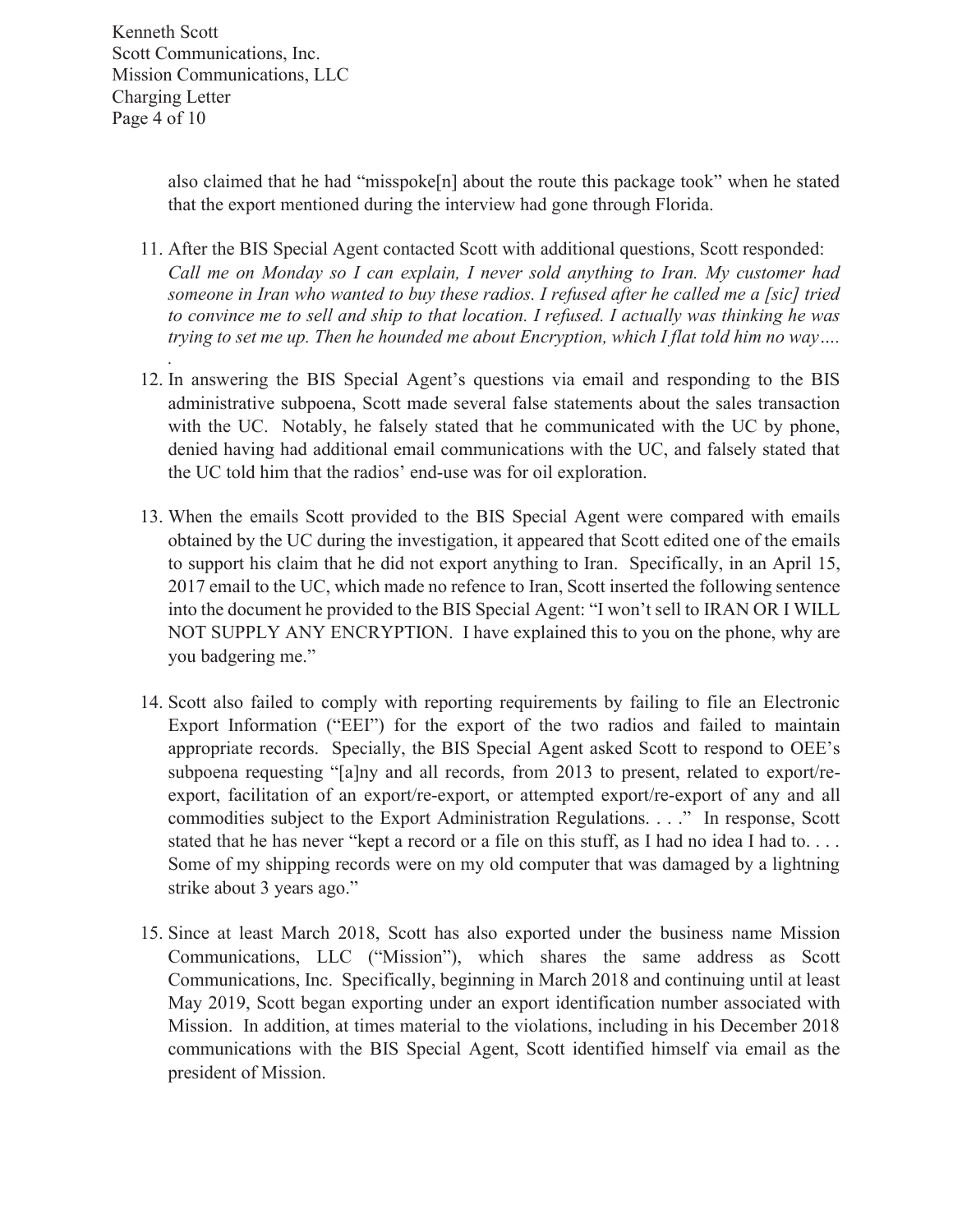Kenneth Scott Scott Communications, Inc. Mission Communications, LLC Charging Letter Page 5 of 10

16. BIS incorporates and alleges paragraphs 1-15 of the General Allegations into the below:

### **Charge 1 C.F.R. § 764.2(e) – Acting with Knowledge of a Violation Related to the Sale of Two Digital Portable Radios**

- 17. Beginning in or about March 2017 and continuing through on or about June 7, 2017, Scott sold, transferred, or conducted negotiations with respect to items subject to the EAR and the Iranian Transactions and Sanctions Regulations ("ITSR"),<sup>2</sup> specifically two Motorola Astro XTS 2500 Digital Portable Radios, a commodity classified as Export Control Classification Number (ECCN) 5A991.g. and controlled for Anti-Terrorism reasons, with knowledge that a violation of the Regulations had or was about or intended to occur in connection with the items. In particular, Scott sold, transferred, or conducted negotiations with respect to the items with knowledge that they were destined for Iran without the required U.S. Government authorization. At all times pertinent hereto, Section 742.8 of the Regulations imposed a BIS license requirement for the export or reexport of the items to Iran. Additionally, Section 746.7 of the Regulations prohibits the export or reexport to Iran of any item subject to both the Regulations and the ITSR, if the transaction is prohibited by the ITSR and has not been authorized by the Treasury Department's Office of Foreign Assets Control ("OFAC"). At all times pertinent hereto, the ITSR prohibited, *inter alia*, the unauthorized export or reexport, either directly or indirectly, of the items to Iran. *See* 31 C.F.R. §§ 560.204-205.
- 18. Specifically, as set forth above, in or about March 2017, Scott began negotiating the sale of two Motorola Astro XTS 2500 Digital Portable Radios through emails with an undercover Special Agent, whose true identity was unknown to Scott. The UC requested that the radios be sent to Iran and later stated that they would be transhipped from Jordan to Iran. Although the UC reiterated on multiple occasions that the ultimate end-user was located in Iran, Scott agreed to complete the sales transaction. On or about June 7, 2017, Scott provided the undercover Special Agent with a USPS tracking number for the shipment of the two radios.
- 19. No U.S. Government authorization had been sought or obtained in connection with this transaction. In engaging in such conduct with knowledge that a violation of the EAR, or any order, license or authorization issued thereunder, has occurred, is about to occur, or is intended to occur, Scott violated Section 764.2(e) of the Regulations.

<sup>2</sup> 31 C.F.R. Part 560 (2017).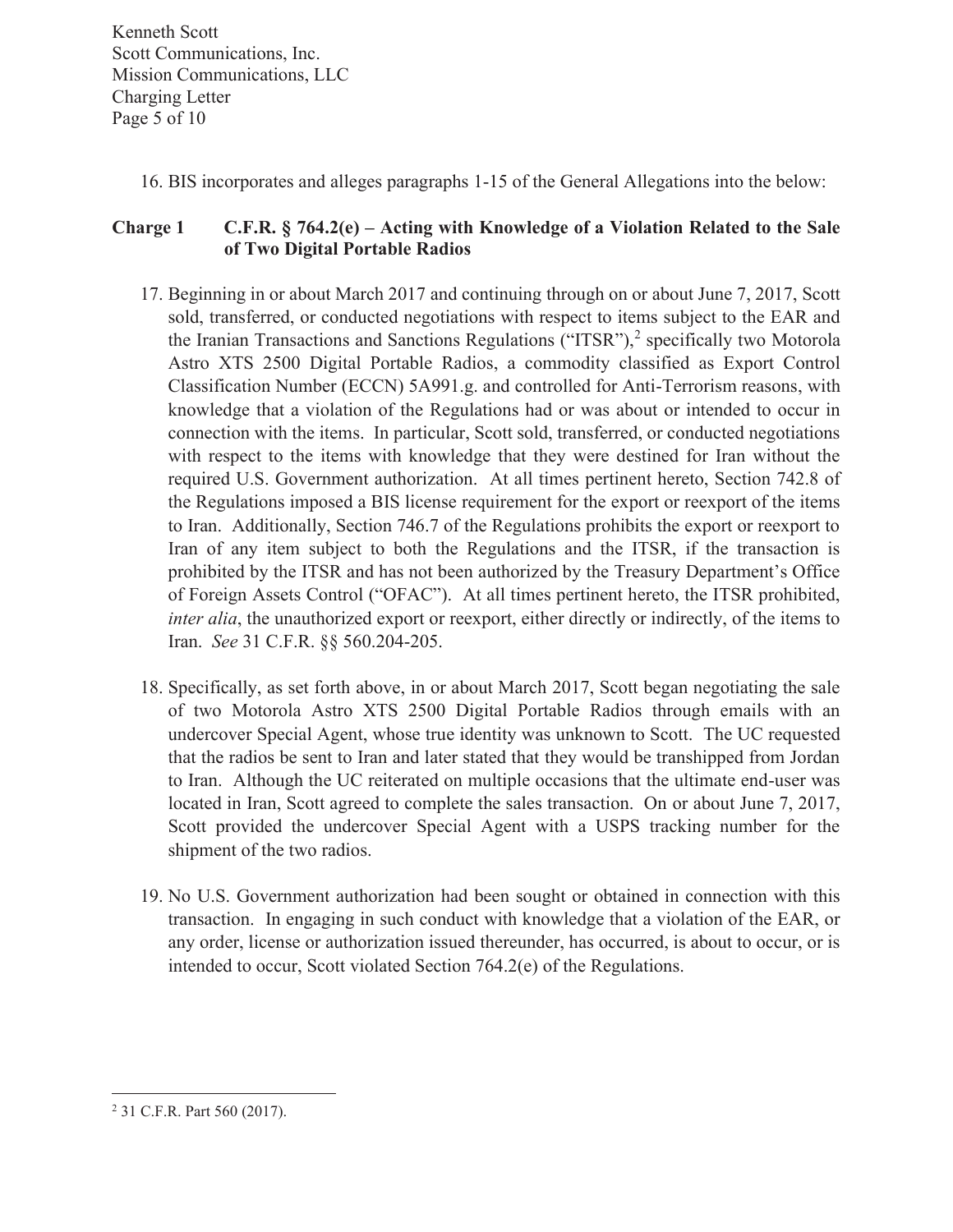Kenneth Scott Scott Communications, Inc. Mission Communications, LLC Charging Letter Page 6 of 10

## **Charges 2-3 15 C.F.R. § 764.2(g) – Misrepresenting and Concealing Facts to an Official of a United States Agency**

- 20. On at least two occasions between December 2018 and January 2019, Scott and Mission made a false or misleading representation, statement, certification, or falsified or concealed a material fact, to a U.S. government official.
- 21. Following the above-described efforts by Scott to ship the two radios, FBI and BIS Special Agents interviewed Scott on or about December 5, 2018. During the interview with these U.S. government officials, Scott stated that he received an inquiry for a Motorola portable radio destined for a customer in Iran and that he had completed the sale. Thereafter, on or about December 7, 2018, in a follow-up email to the BIS Special Agent, Scott indicated that he had never shipped anything to Iran and that, when the buyer telephoned him to purchase for a customer in Iran, he refused.
- 22. On or about December 7, 2018, Scott made additional material false statements or omissions to the BIS Special Agent about his communications related to the sale of the radios. Specifically, Scott falsely represented that he communicated with the UC by phone and that there were no email communications indicating that the radios were destined for Iran. He also falsely stated that the UC advised him that the radios would be used for oil exploration.
- 23. Additionally, on or about December 11, 2018, Scott produced an email in response to the BIS subpoena that had been materially altered and falsified. Although the original April 15, 2017, email communication between Scott and the UC made no reference to Iran, the document provided by Scott to the Special Agent had been altered and falsified by inserting the following statement into the email: "I won't sell to IRAN OR I WILL NOT SUPPLY ANY ENCRYPTION. I have explained this to you on the phone, why are you badgering me." (Capitalization as shown in email).
- 24. By making a false or misleading representation, statement or certification, or falsifying or concealing any material fact to BIS and/or FBI Special Agents in the course of an investigation or other action subject to the EAR, Scott and Mission violated Section  $764.2(g)$  of the Regulations on at least two occasions.

### **Charge 4 15 C.F.R. § 764.2(a) – Engaging in Prohibited Conduct Related to the Failure to File Electronic Export Information**

25. On or about June 7, 2017, Scott engaged in conduct prohibited by the Regulations by failing to comply with reporting requirements, namely by failing to file Electronic Export Information ("EEI") for the shipment of two Motorola Astro XTS 2500 Digital Portable Radios as described above. EEI includes export information about a transaction such as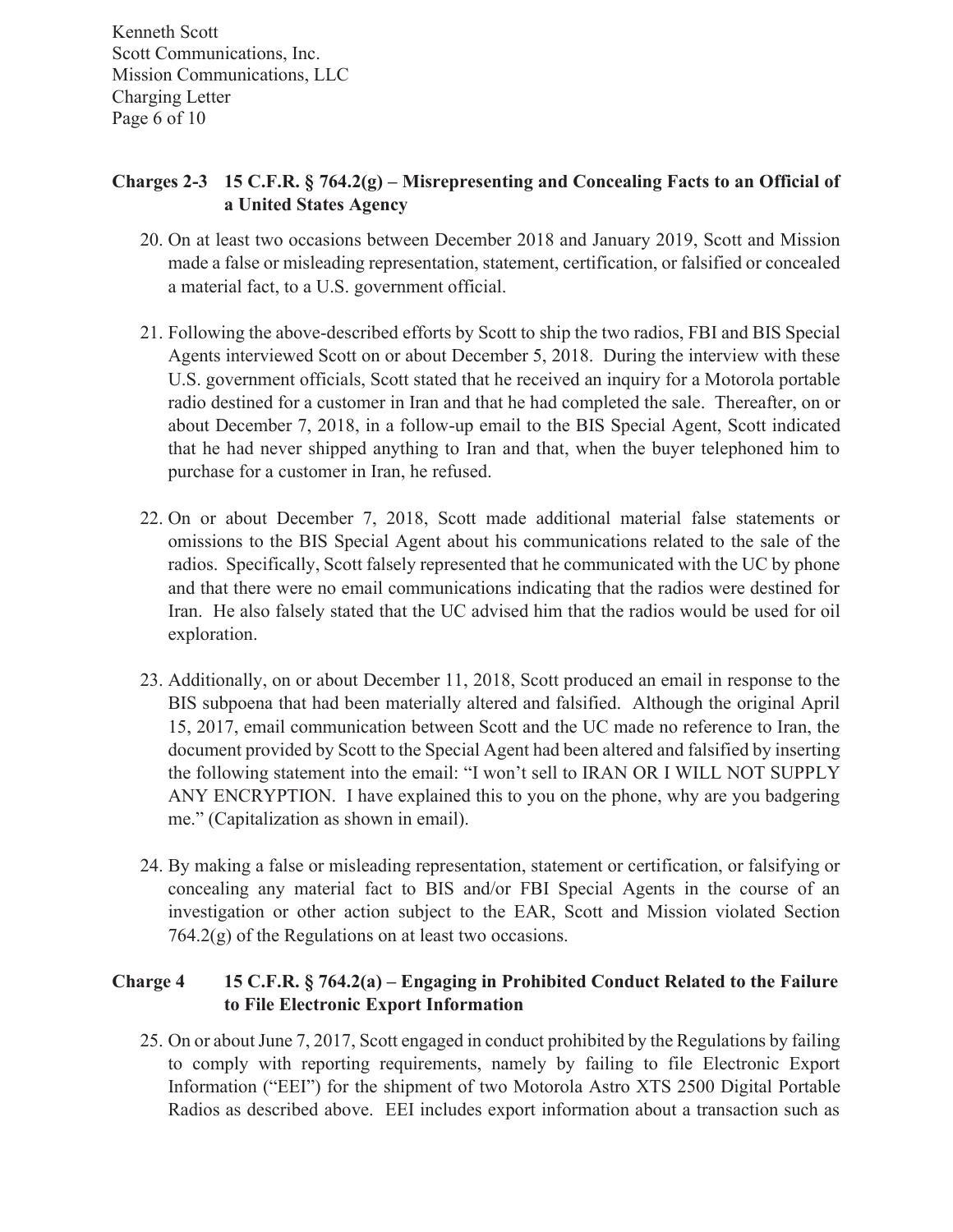the names and addresses of the parties to a transaction; the ECCN (when required); the description, quantity and value of the items exported; and the license authority for the export.

- 26. Section 758.1(b) of the EAR required that EEI be filed in certain situations, including for all exports of items subject to the EAR that were destined for Iran, a Country Group E:1 destination, $3$  regardless of value, and "for all exports subject to the EAR that require submission of a license application, regardless of value or destination . . . ." Records checks reflect that Scott failed to file EEI related to the June 7, 2017 shipment of the two Motorola Astro XTS 2500 Digital Portable Radios.
- 27. By failing to file the EEI for the shipment of the two Motorola Astro XTS 2500 Digital Portable Radios as required pursuant to Section 758.1(b), Scott committed one violation of Section 764.2(a) of the Regulations, by engaging in any transaction or taking any other action prohibited by or contrary to, or refraining from engaging in any transaction or taking any other action required by ECRA, the EAR, or any order, license or authorization issued thereunder.

## **Charge 5 15 C.F.R. § 764.2(i) – Failure to Comply with Reporting, Recordkeeping Requirements**

- 28. Between on or about March 16, 2017 and January 14, 2019, Scott and Mission failed to comply with the recordkeeping requirements set forth in Part 762 of the EAR. Scott and Mission at all relevant times were (and remain) subject to the jurisdiction of the United States and participated in transactions involving the export from the United States of items subject to the Regulations, including the transaction described in Charge 1, *supra*, and were required to keep and maintain all records described in Section 762.2 of the Regulations made or obtained. *See* 15 C.F.R. §§ 762.1(a)(2), (a)(4), and (b).
- 29. The records required to be retained include, *inter alia*, bills of lading and other "export control documents" (as defined in Part 772 of the Regulations), correspondence, and any other records Scott or Mission made or obtained pertaining to such transactions. *See* 15 C.F.R. §§ 762.2 and 772.1 (at definition of "export control document"). All such records must be retained for a period of five years from the date of the export of the item involved in the transaction. *See* 15 C.F.R. § 762.6(a). In addition, any such records formally or informally requested by BIS (or any other U.S. Government agency) may not be destroyed or disposed of without written authorization from BIS (or other agency concerned), even if such records have been retained for more than the required retention period. *See* 15 C.F.R. § 762.6(b).

<sup>&</sup>lt;sup>3</sup> See Supplement No. 1 to 15 C.F.R. Part 740.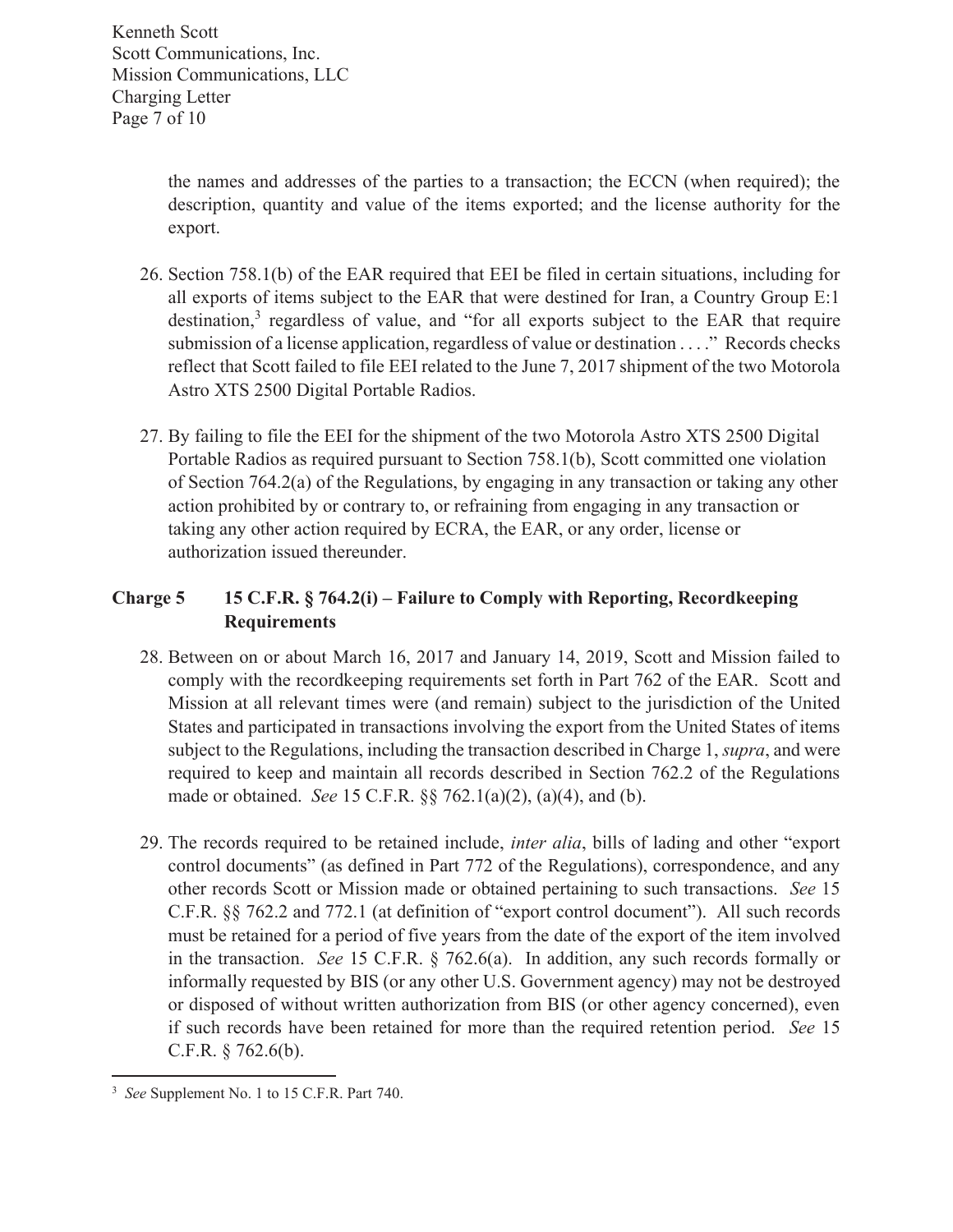Kenneth Scott Scott Communications, Inc. Mission Communications, LLC Charging Letter Page 8 of 10

- 30. Scott and Mission failed to maintain records as required pursuant to Section 762 of the EAR. On or about December 5, 2018, the BIS Special Agent served Scott with a BIS administrative subpoena requesting "[a]ny and all records, from December 2013 to present, related to export/re-export, facilitation of an export/re-export, or attempted export/reexport of any and all commodities" subject to the EAR. The requested records included, but were not limited to, requests for quotes, waybills, bills of lading, Shipper's Export Declarations, payment records, emails and other correspondence.
- 31. On or about December 10, 2018, in responding to the BIS administrative subpoena, Scott advised the BIS Special Agent that he has never "kept a record or a file on this stuff, as I had no idea I had to. . . . Some of my shipping records were on my old computer that was damaged by a lightning strike about 3 years ago." On January 14, 2019, after the BIS Special Agent granted Scott additional time to respond to the subpoena, he provided some records, including a list of freight forwarders/brokers and invoices related to exports to approximately 15 countries. For almost all of these exports, however, he failed to produce any of the other requested records, including quotes, requests for quotes, waybills, bills of lading, payment records, or emails and other correspondence. Scott also acknowledged that the records were incomplete, claiming that "[w]e lost our main HD computer during a storm in April of 2015. A lot of information was lost."
- 32. As a result of these failures, Scott and Mission committed a violation of Section 764.2(i) of the Regulations, by failing or refusing to comply with any reporting or recordkeeping requirement of ECRA, the EAR, or of any order, license, or authorization issued thereunder.

\* \* \* \* \*

Accordingly, Kenneth Scott, Scott Communications, Inc. and Mission Communications, LLC are hereby notified that an administrative proceeding is instituted against them pursuant to Part 766 of the Regulations for the purpose of obtaining an order imposing administrative sanctions, including, but not limited to any or all of the following:

• The maximum civil penalty allowed by law of up to the greater of \$330,947 per violation,<sup>4</sup> or twice the value of the transaction that is the basis of the violation;

<sup>4</sup> *See* 15 C.F.R. §§ 6.3(c)(4), 6.3(c)(6), 6.4. This amount is subject to annual increases pursuant to the Federal Civil Penalties Inflation Adjustment Act Improvements Act of 2015, Sec. 701 of Public Law 114-74, enacted on November 2, 2015. *See* 87 Fed. Reg. 157 (Jan. 4, 2022) (Adjusting for inflation the maximum civil monetary penalty under IEEPA from \$311,562 to \$330,947, effective Jan. 15, 2022); note 1, *supra*. For violations occurring on or after the enactment of ECRA on August 13, 2018, the maximum civil penalty is \$328,121. *See* 50 U.S.C. § 4819 (prescribing civil monetary penalty amount for ECRA violation); 15 C.F.R. §§ 6.3(c)(4), 6.4 (adjusting civil monetary penalty amount for inflation).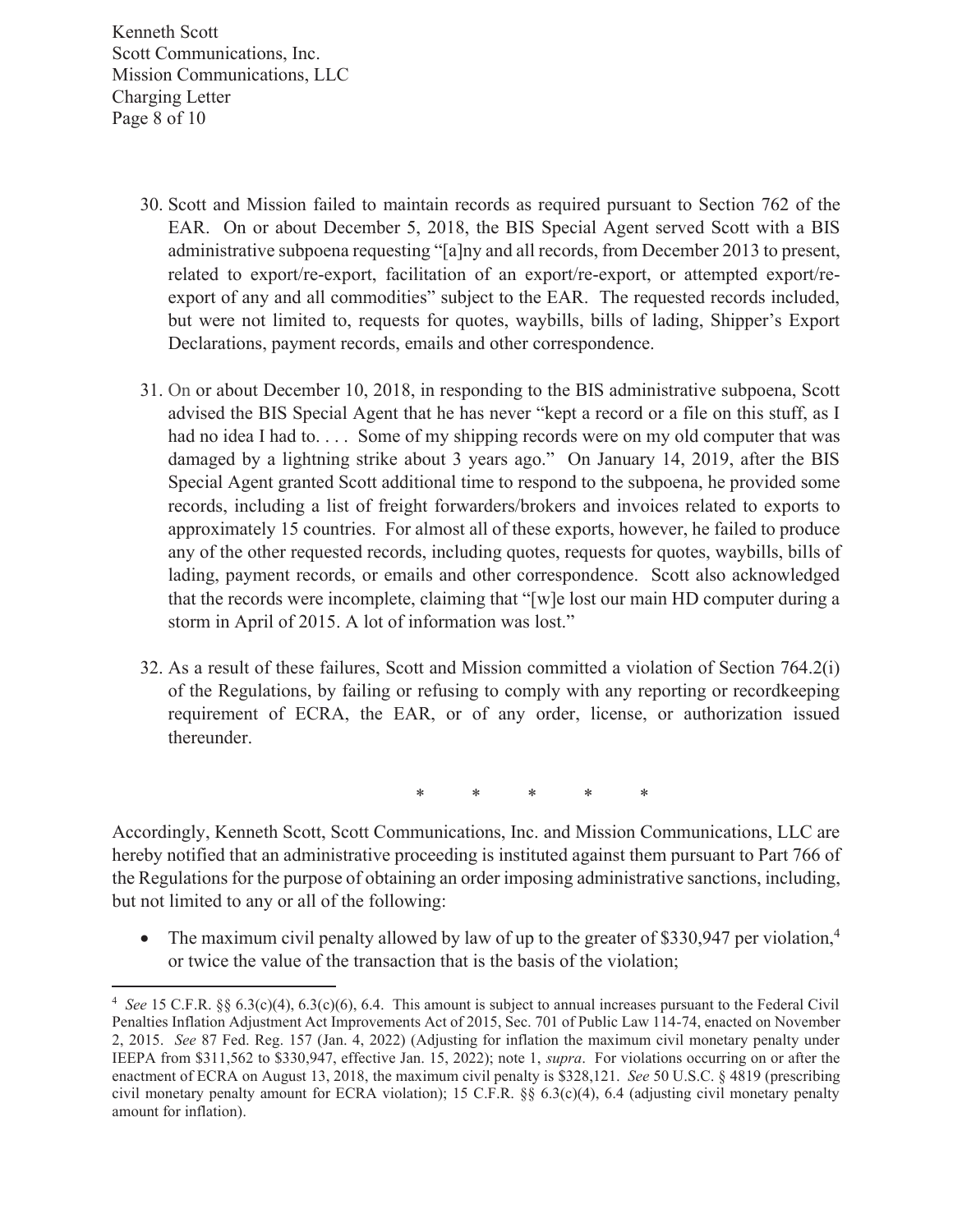Kenneth Scott Scott Communications, Inc. Mission Communications, LLC Charging Letter Page 9 of 10

- Denial of export privileges;
- Exclusion from practice before BIS; and/or
- Any other liability, sanction, or penalty available under law.<sup>5</sup>

If Kenneth Scott, Scott Communications, Inc. and/or Mission Communications, LLC, Inc. fail to answer the charges contained in this letter within 30 days after being served with notice of issuance of this letter, that failure will be treated as a default. *See* 15 C.F.R. §§ 766.6 and 766.7. If Kenneth Scott, Scott Communications, Inc. and/or Mission Communications, LLC default, the Administrative Law Judge may find the charges alleged in this letter are true without a hearing or further notice. The Under Secretary of Commerce for Industry and Security may then impose up to the maximum penalty for the charges in this letter.

Kenneth Scott, Scott Communications, Inc. and Mission Communications, LLC are further notified that they are entitled to an agency hearing on the record if they file a written demand for one with his answer. *See* 15 C.F.R. § 766.6. Kenneth Scott, Scott Communications, Inc. and Mission Communications, LLC are also entitled to be represented by counsel or other authorized representative who has power of attorney to represent them. *See* 15 C.F.R. §§ 766.3(a) and 766.4.

The Regulations provide for settlement without a hearing. *See* 15 C.F.R. § 766.18. Should Kenneth Scott, Scott Communications, Inc. and/or Mission Communications, LLC have a proposal to settle this case, they should transmit it to the attorney representing BIS named below.

Kenneth Scott, Scott Communications, Inc. and Mission Communications, LLC are further notified that under the Small Business Regulatory Enforcement Flexibility Act, they may be eligible for assistance from the Office of the National Ombudsman of the Small Business Administration in this matter. To determine eligibility and get more information, please see: http://www.sba.gov/ombudsman/.

The U.S. Coast Guard is providing administrative law judge services in connection with the matters set forth in this letter. Accordingly, any answer filed by Kenneth Scott, Scott Communications, Inc. and/or Mission Communications, LLC must be filed in accordance with the instructions in Section 766.5(a) of the Regulations with:

U.S. Coast Guard ALJ Docketing Center 40 S. Gay Street Baltimore, Maryland 21202-4022

 $5$  For alleged violations that occurred prior to August 13, 2018, the date of enactment of ECRA, the applicable potential sanctions are provided for under IEEPA, rather than ECRA. *See* note 1, *supra*. For violations that occurred on or after the effective date of ECRA, the applicable potential sanctions are provided for under ECRA. *See id.*